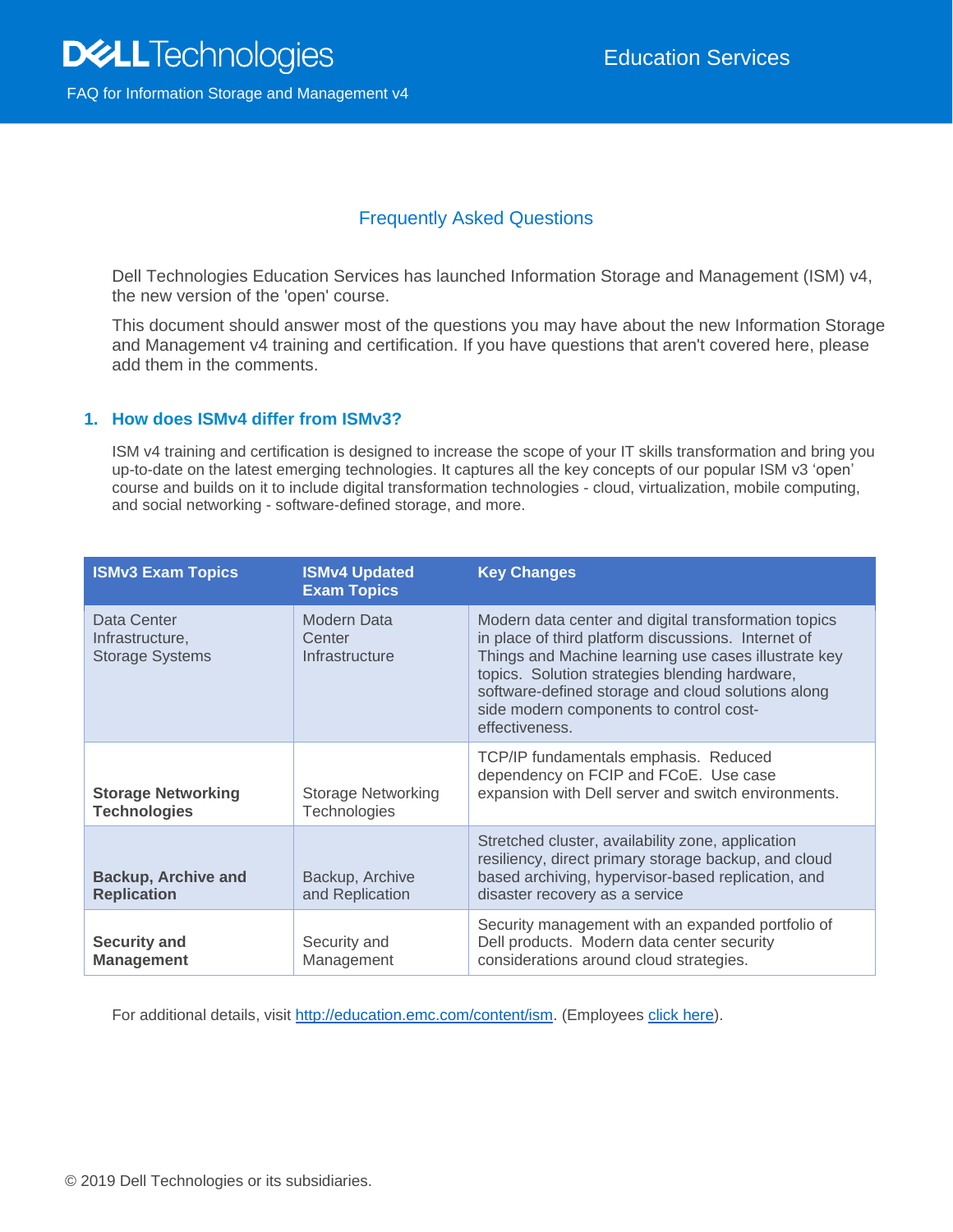#### **2. What are the training options available for ISMv4?**

ISM v4 training options and availability are:

| <b>Delivery Mode</b>                                         | <b>Availability</b> | <b>Title</b>                                                                                                      | Asset #         |
|--------------------------------------------------------------|---------------------|-------------------------------------------------------------------------------------------------------------------|-----------------|
| <b>On-Demand Course</b>                                      | April 1, 2019       | <b>Information Storage</b><br>and Management v4 -<br>Video ILT                                                    | ES131STG00799   |
| <b>On-Demand Course</b><br>with Exam Voucher<br>(StarterKit) | April 1, 2019       | <b>Information Storage</b><br>Management (ISM) V4<br>- On-Demand Course+<br>1 Proven Professional<br>Exam voucher | MR-1MM-VILTISM4 |
| <b>Classroom</b>                                             | June 17, 2019       | <b>Information Storage</b><br>and Management v4 -<br>Classroom                                                    | ES111STG00802   |
| <b>Virtual Classroom</b>                                     | June 17, 2019       | <b>Information Storage</b><br>and Management v4-<br><b>Virtual Classroom</b>                                      | MR-1LP-ISMV3    |

# **3. How do I find and register for the ISMv4 course?**

To download the ISM v4 course description, view course schedules, and register; please visit the Dell Education services website at [http://education.emc.com/content/ism.](http://education.emc.com/content/ism) (Employees [click here\)](https://education.emc.com/content/emc/en-us/internal/home/Certification/find-exam.html?k=Storage&t=Associate).

#### **4. Will the ISMv3 training remain available?**

The ISM v3 On-Demand course will be retired when the ISMv4 On-Demand course becomes available on April 1, 2019. The Classroom, online classroom courses, localized courses and exam will remain available for a few months, until further notice. When the ISMv4 classroom content becomes available, we will ensure a smooth transition at that time for anyone still registered for the ISMv3 class.

### **5. Is the new DEA-1TT4 ISMv4 exam available?**

The ISMv4 exam will be available at Pearson VUE testing centers worldwide starting April 29, 2019. Visit visit the Dell Education services website at [http://education.emc.com/content/ism.](http://education.emc.com/content/ism) (Employees [click here\)](https://education.emc.com/content/emc/en-us/internal/home/Certification/find-exam.html?k=Storage&t=Associate) to access the exam description and take the practice test. To find a testing center near you and register for an exam, please visit [https://home.pearsonvue.com/dellemc.](https://home.pearsonvue.com/dellemc)

#### **6. What credential will be achieved by passing the DEA-1TT4 ISMv4 exam?**

Candidates who pass the [DEA-1TT4 Information Storage and Management Version 4 Exam](http://education.emc.com/content/dam/dell-emc/documents/en-us/DES-1TT4_Associate-Information_Storage_and_Management_Version4_Exam.pdf) will achieve the Information Storage Associate (DCA-ISM) Version 4 credential, a qualifying prerequisite for achieving most of the Specialist-level certifications in the Dell Technologies Proven Professional program.